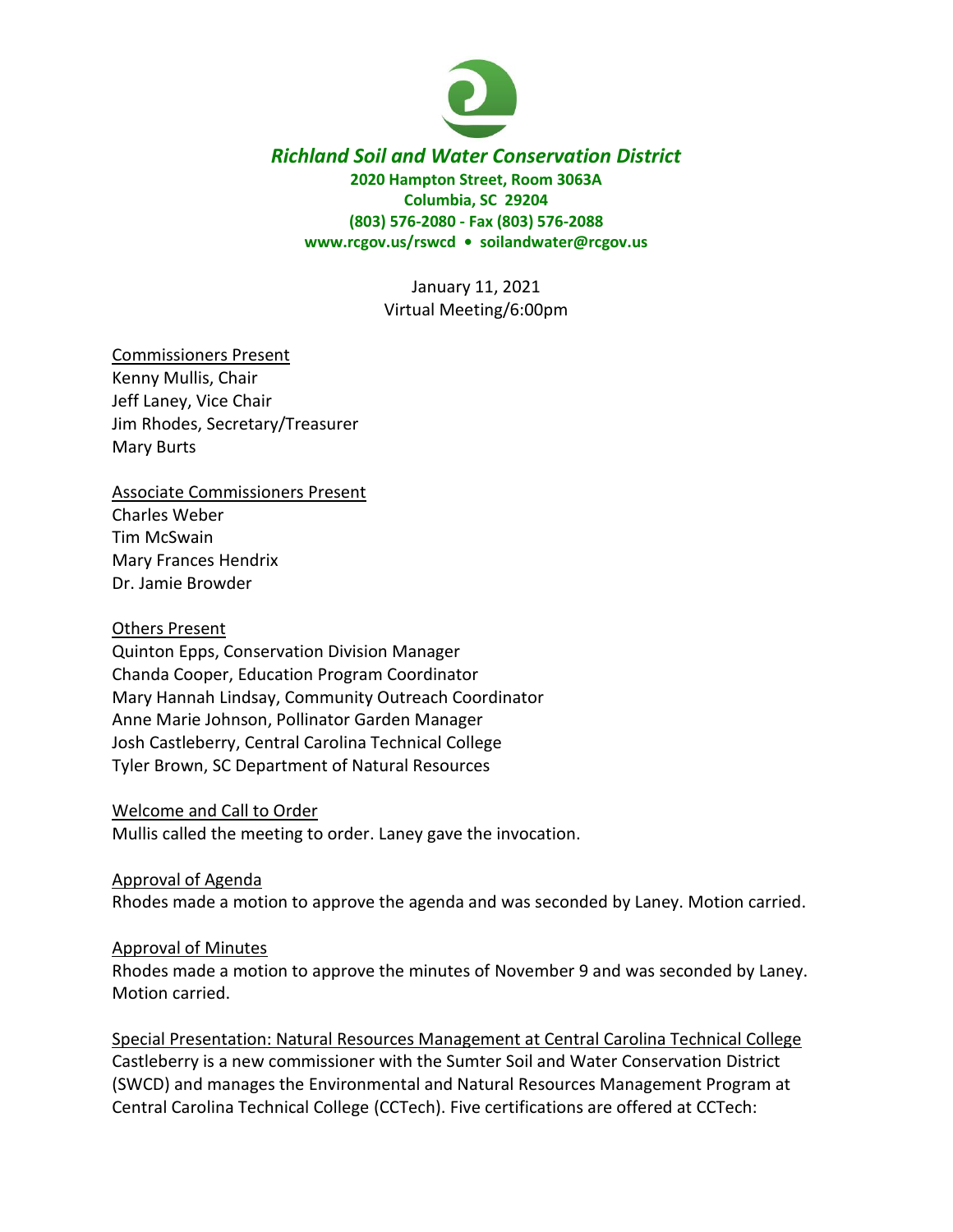1) Certificate in Water Treatment Operations

2) Certificate in Wastewater Treatment

3) Certificate in Environmental Health and Safety

4) AAS Environmental Engineering Technology (excellent job prospects; placement rate around 95%)

5) AAS Natural Resources Management Technology (this program includes S190 and S130 wildland firefighting, fire breaks, BMP installations, electrofishing, forestry, wildlife management, soils, Take One Make One clinics, fish tagging, field trips, and more; good job prospects with a placement rate just under 90%)

The cost for programs is around \$200/hour or \$600/class without financial aid. Castleberry recruits at local high schools, FFA clubs, etc. Many students are non-traditional. The program allows for dual high school enrollment. CCTech is the only college that offers the Natural Resources Management program in SC.

### Financial Report

Deposits/credits in December totaled \$400.00; checks and debits totaled \$4,417.19. The ending balance is \$50,787.54 as of December 31. The bank statement is balanced with the Quicken account, with one outstanding check in the amount of \$595.05.

### Affiliate Membership

Since the last meeting, these are the new and renewing affiliate members: -Kenny Mullis renewed @ \$100 -Dr. Steven Stancyk renewed @ \$100 -Pat and George Batten received \$25 gift memberships from Mary Burts -Tim McSwain joined @ \$25 -Mary Beth McSwain joined @ \$25 -Aubrey McSwain joined @ \$25

Each commissioner was challenged to recruit two new affiliate members between the October strategic planning meeting and December 31, 2020; given that several have not met that goal, Laney moved to defer the deadline until the next meeting on February 8. The motion was seconded by Rhodes and was unanimously approved.

# Pinewood Lake Park Pollinator Garden Report

Since the last meeting in November, Johnson and garden volunteers have planted three rabbiteye blueberries, winterized the irrigation, removed dead annuals, and started transplants off-site for spring planting. Winter greens are growing as a demonstration vegetable crop. Vole damage continues to challenge plant survival. Johnson is planning for spring planting, purchasing seeds and ordering replacement plants, planning for spring clean-up, and preparing a management plan for the garden to enable a smooth transition to a new garden manager after Johnson's term of service expires on March 1. Commissioners and staff expressed their gratitude for Johnson's work over the past year, and consternation at the upcoming loss of her services.

# Conservation Division/Conservation Commission Report (RCCC)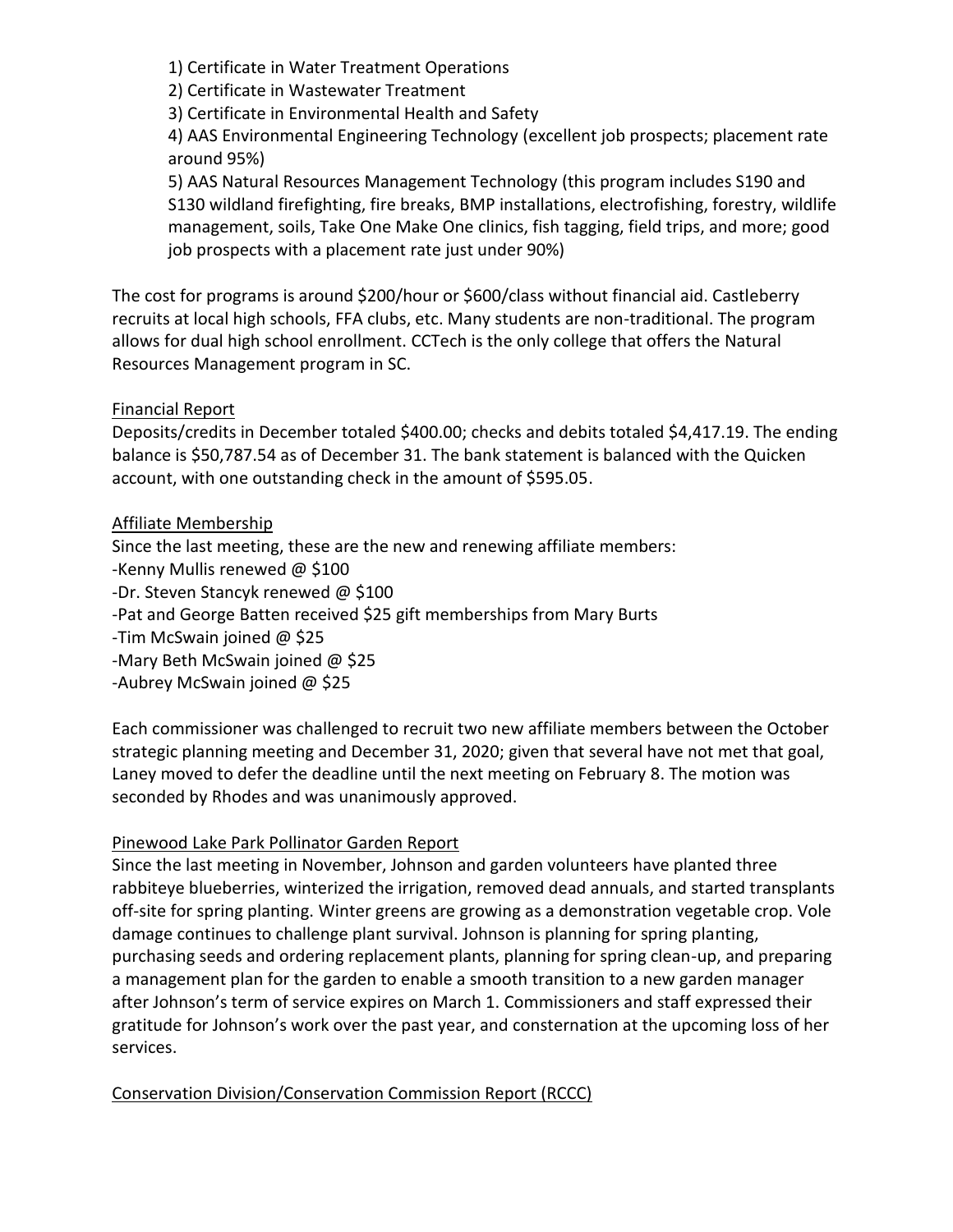Epps reported the RCCC is preparing comments on the Land Development Code. The application period for FY22 Historic Preservation and Community Conservation Grants opened in late December and is ongoing. Meghan Sullivan and Brian Crooks from Planning Services are assisting with grant program administration. The RCCC is evaluating property purchases and donations at Lake Elizabeth in northern Richland County. RCCC has three commissioner vacancies and a fourth upcoming; these vacancies must be filled by County Council appointment. Vacancies exist or are upcoming in the Council districts of Councilmen Walker and Livingston and Councilwomen Mackey (formerly Jackson) and English. Carol Kososki stepped down as RCCC chair today and John Grego was elected to the role. Epps asked Richland SWCD (RSWCD) Commissioners and Associate Commissioners to recommend residents to fill these roles.

The RCCC was formed by ordinance in 1998 and is comprised of 11 Commissioners who are appointed by members of Richland County Council. The RCCC protects natural, historic, and cultural resources through grant programs (\$250,000 annual funding), conservation easements, land donations, mitigation banking, historical markers, and educational projects. McSwain encouraged RSWCD Associate Commissioners to consider serving as RCCC Commissioners.

*Commissioner Rhodes exited the meeting, stating he would support both funding requests on the agenda and granting Mullis his proxy.* 

### Education Report

- A virtual retirement party was held for former Administrative Assistant Charlie Fisher during the week before Christmas. Epps, Lindsay, and Cooper are now covering Fisher's duties.
- Commissioners' statements of economic interest forms are due by March 30.
- The Conservation Education Mini-Grant application deadline is February 1.
- Conservation poster contest entries are due by April 30.
- Nominations for Richland County's Conservation Teacher of the Year are also due by April 30.
- If the SC Association of Conservation Districts (SCACD) holds a state conservation teacher of the year competition in 2021, Dr. Browder will be RSWCD's nominee; if SCACD defers the competition due to the pandemic, Dr. Browder will be nominated in 2022.
- Since the last RSWCD meeting, Cooper and Johnson have published 7 pollinator conservation videos in partnership with Richland County's Public Information Office. Epps reported these vides have been viewed >10,000 times.
- Cooper produced or co-produced one training video about the SC Envirothon's oral presentation station, a board orientation video for the Environmental Education Association of SC (EEASC), and a Green Steps School virtual training video.
- RSWCD supported/co-hosted two Midlands Meetups for environmental educators in partnership with EEASC in November and Decmeber; these events had 18 and 14 participants, respectively.
- RSWCD is providing planning support for the 2021 EEASC conference, which will be a hybrid virtual/face-to-face event June 10-12. RSWCD and SCDNR are both sponsors for this conference, since they provided sponsorships for the 2020 event.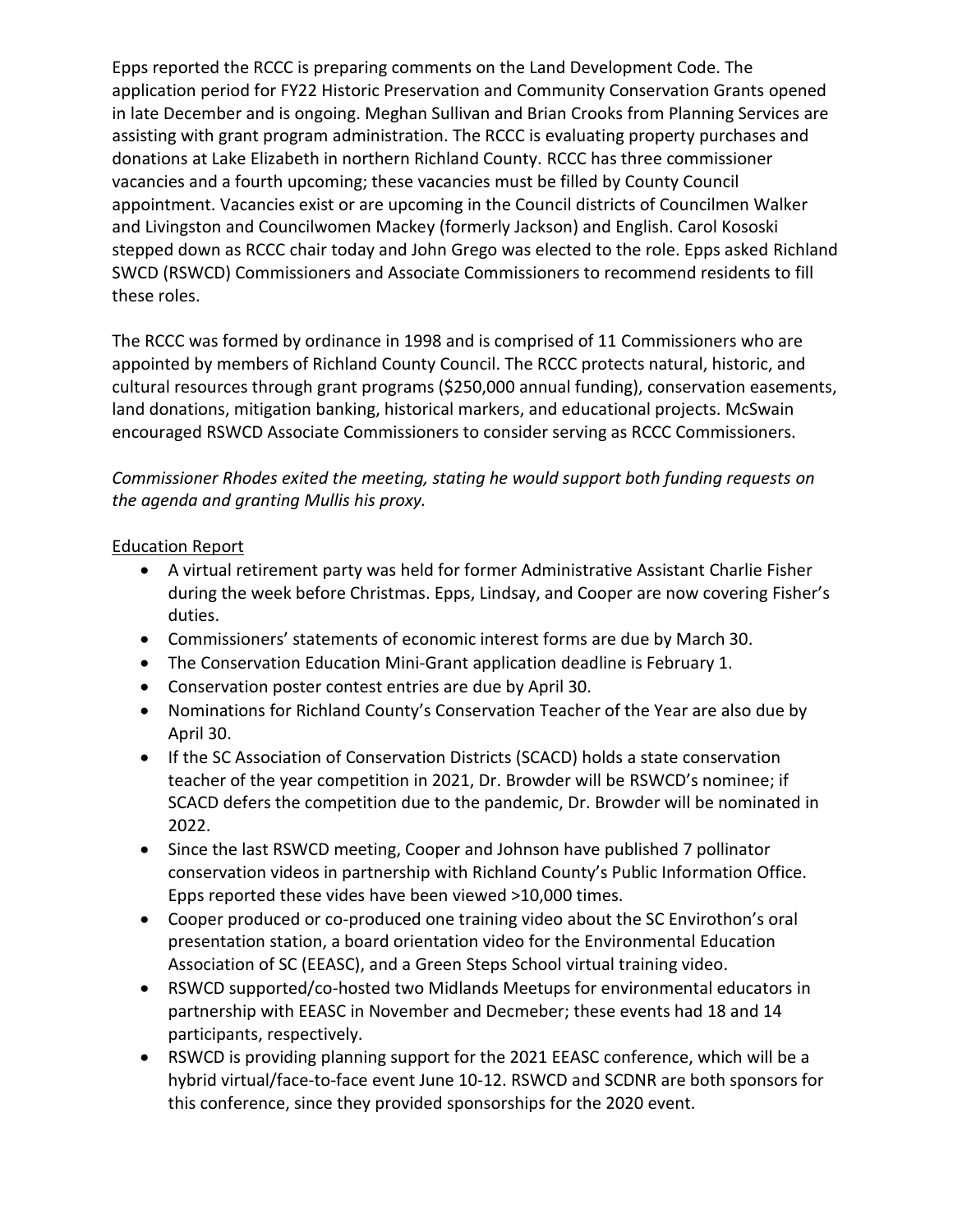- Cooper made one pollinator conservation presentation to 10 science educators at a virtual professional development event in November.
- RSWCD staff coordinated/supported the Midlands Local Food Collaborative's (MLFC's) quarterly meeting and are serving on the 2021 Grower/Buyer Mashup planning committee.
- RSWCD staff and Commissioners also participated in an SC Forage and Grazing Lands Coalition board meeting.
- Lindsay has taken over the design and distribution of RSWCD's e-newsletter; the January edition was sent to >3,000 subscribers last week.
- RSWCD's Seed Sanctuary program, which was originally funded by a \$2,500 Friends of National Association of Conservation Districts (NACD) grant last spring, provided seed to >1,000 residents at no cost to the resident in 2020. Lindsay is working with a team of 10- 15 volunteers to pack/prepare seed for spring 2021 distribution. Approximately 1,000 people remain on a waiting list to receive seed, and RSWCD will attempt to fill those requests first, before advertising the program for additional requests.
- Lindsay applied for a second Friends of NACD grant to provide funding to continue community conservation outreach/education through the Seed Sanctuary. Budget items requested in the application include pop-up banners, brochures, and other expenses associated with tabling at community events.
- RSWCD has 435 followers on Twitter, 920 on Facebook, and 430 on Instagram. Lindsay encouraged Commissioners and Associate Commissioners to "like" and "share" RSWCD posts to increase visibility.

### NRCS Report

District Conservationist Emily Bonilla-Gonzalez emailed a written report earlier today; it will be attached to the minutes.

# Funding Requests

RSWCD received end-of year donation requests from Camp Discovery and the SC Wildlife Federation (SCWF). Burts moved RSWCD support these donation requests but did not specify amounts.

Laney requested additional information about the Camp Discovery request. Camp Discovery received a \$1,000 Fall Conservation Education Mini-Grant from RSWCD to support their transition to virtual programming. After discussion, Laney and Mullis recommended RSWCD express its continued support for Camp Discovery's programming and encourage them to apply for a spring Mini-Grant. Epps questioned whether a motion was needed for this Camp Discovery decision; after discussion, the group agreed that no motion was needed.

Mullis requested information on how SCWF has interacted with RSWCD in the past. SCWF's Habitat Education Manager Jay Keck visited the Pinewood Lake Park pollinator demonstration garden last autumn and was featured in one educational video about how pollinator conservation supports other wildlife. Cooper has taught a session in SCWF's Midlands Master Naturalists course for several years; SCWF became an affiliate member of RSWCD as a result of that exchange. RSWCD will partner with SCWF to host an EE webinar on March 18. Laney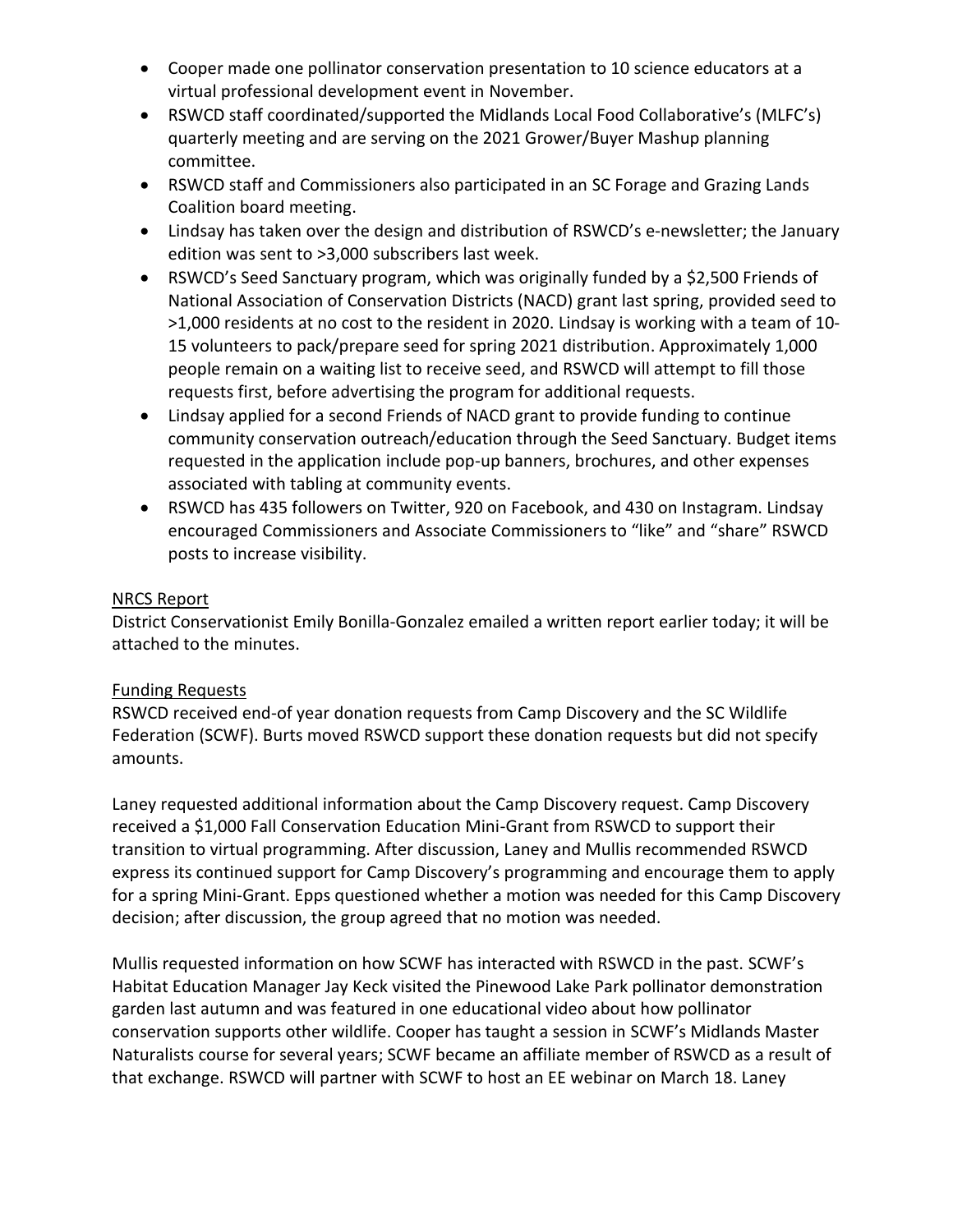moved to make a \$250 contribution to SCWF. Burts seconded the motion and it was unanimously approved.

RSWCD has also received a request for support for the 2021 Grower/Buyer Mashup. This event is a project of the MLFC, for which RSWCD provides administrative support and serves as fiscal agent. The event is a partnership with the SC Department of Agriculture and several other entities. It will be held at the State Farmers Market on March 22 and will bring farmers, buyers, and chefs together to promote local farming and local foods. Sponsorship levels start at \$100. Mullis reminded the group the MLFC evolved through the RSWCD. After discussion, Laney made a motion to contribute \$100 to support the Grower/Buyer Mashup. The motion was seconded by Burts and it was unanimously approved.

Laney asked what will happen to the contribution if the event is cancelled. Cooper stated since RSWCD is the MLFC's fiscal agent, RSWCD would have a say in what happens to the funds, but they would likely either be refunded (if they have not been spent on non-refundable purchase) or would be held by RSWCD on behalf of the MLFC for future MLFC events.

### Budget Amendment

Since the last meeting, we have had to purchase \$595 in repairs and parts for the RSWCD's notill drills. Cooper recommended moving \$750 from the Arbor Day line item into the no-till drill line item to cover these current expenses. This would also leave up to \$150 in the no-till drill repair line item for future expenses. After discussion, Laney moved to transfer \$750 from the Arbor Day line item to the no-till drill repair line item. Burts seconded the motion and it was approved unanimously.

# MLFC Participation

MLFC has updated their Terms and Understandings document for official participants. Cooper recommended RSWCD sign the new document in order to continue RSWCD's participation in the MLFC and name Epps, herself, and Dr. Browder as RSWCD's official representatives to the MLFC. Burts moved to do so; Laney seconded the motion and it was approved unanimously.

Mullis asked Cooper to provide background information about a bookkeeping recommendation. For the past 15 years, Fisher served as RSWCD's bookkeeper. Now that Fisher has retired, Cooper recommends the RSWCD move from Quicken, which is based on Fisher's computer, to QuickBooks, which is cloud-based and has additional features to make bookkeeping more efficient. The most appropriate plan for RSWCD, based on Cooper's research and the recommendation of accountant Ginger Spires, is the QuickBooks Essentials plan, which costs \$40/month. Cooper further recommends RSWCD have Spires assist with the set-up and transition, which Spires estimates will take 2-5 hours; and also to perform monthly or quarterly reconciliations (at least temporarily), which Spires estimates will take 1-2 hours each. Spires's rate is \$35/hour.

Several questions arose, including whether and why accounting software is needed at all, what benefits QuickBooks offers over Quicken, and whether RSWCD is required to do double-entry accounting, journal entries, or checkbook accounting. After discussion, Laney recommended